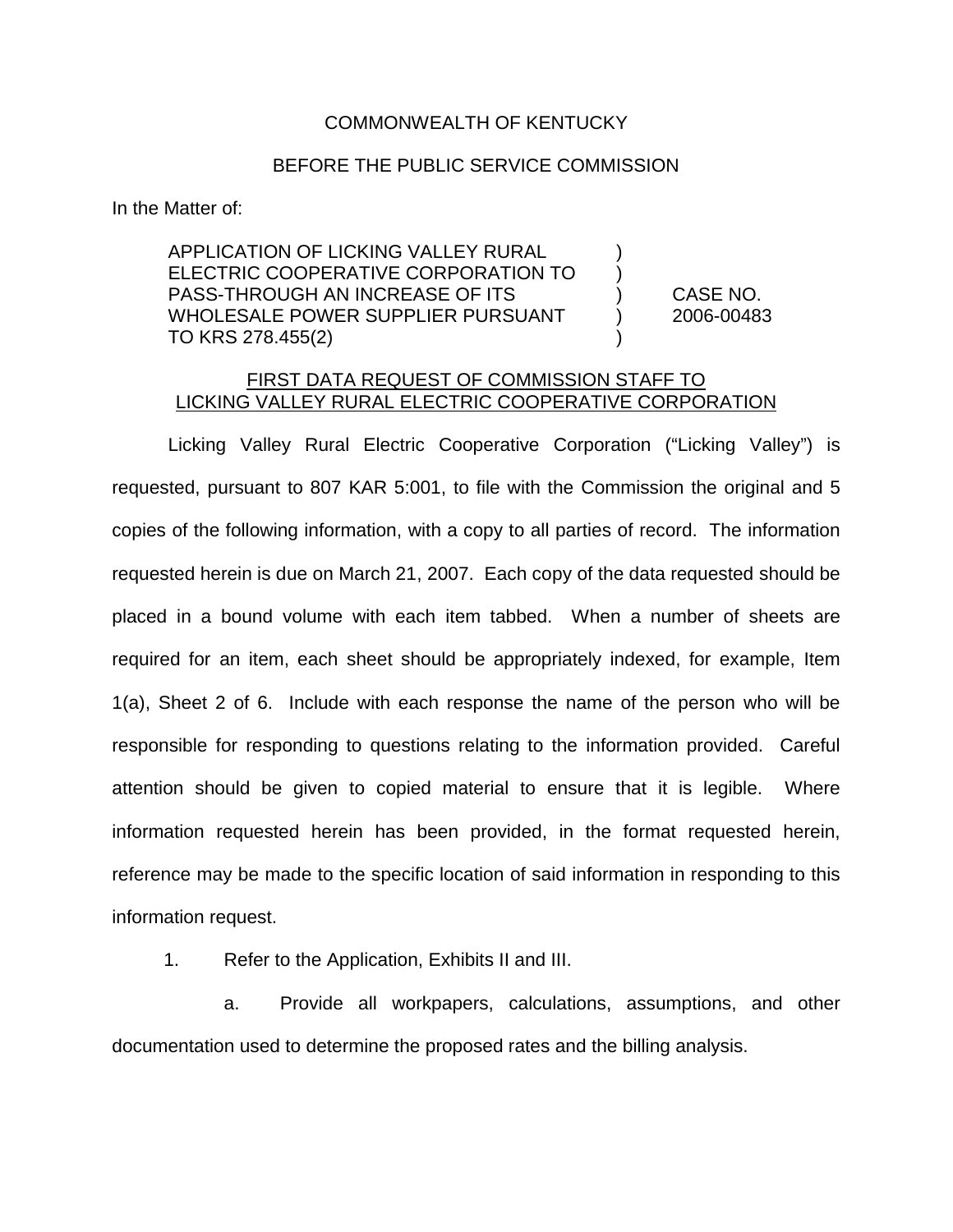b. Provide in electronic format the Excel spreadsheets used to determine the proposed rates and billing analysis, with all formulas intact.

2. KRS 278.455(2) provides that a distribution cooperative may change its rates to reflect a change in the rate of its wholesale supplier if the effects of an increase or decrease are allocated to each class and within each tariff on a proportional basis that will result in no change in the rate design currently in effect. 807 KAR 5:007, Section 2(2), provides that the distribution cooperative shall file an analysis demonstrating that the rate change does not change the rate design currently in effect and the revenue change has been allocated to each class and within each tariff on a proportional basis. In the cover letter to its Application, Licking Valley states:

In each instance, the retail rates for a particular class have been developed in a manner that is consistent with the method proposed by EKPC. The proposed rate design structure at retail does not change the rate design currently in effect and is consistent with the rate design methodology used at wholesale.

a. For each retail Rate Schedule listed in Exhibit II of the Application, identify the corresponding wholesale Rate Schedule of East Kentucky Power Cooperative, Inc.

b. Would Licking Valley agree that KRS 278.455(2) and 807 KAR 5:007, Section 2(2), require that increases or decreases in rates from the wholesale supplier must be allocated to each retail class and within each retail tariff on a proportional basis? Explain the response.

c. Would Licking Valley agree that KRS 278.455(2) and 807 KAR 5:007, Section 2(2), require that the retail rate change does not change the retail rate design currently in effect? Explain the response.